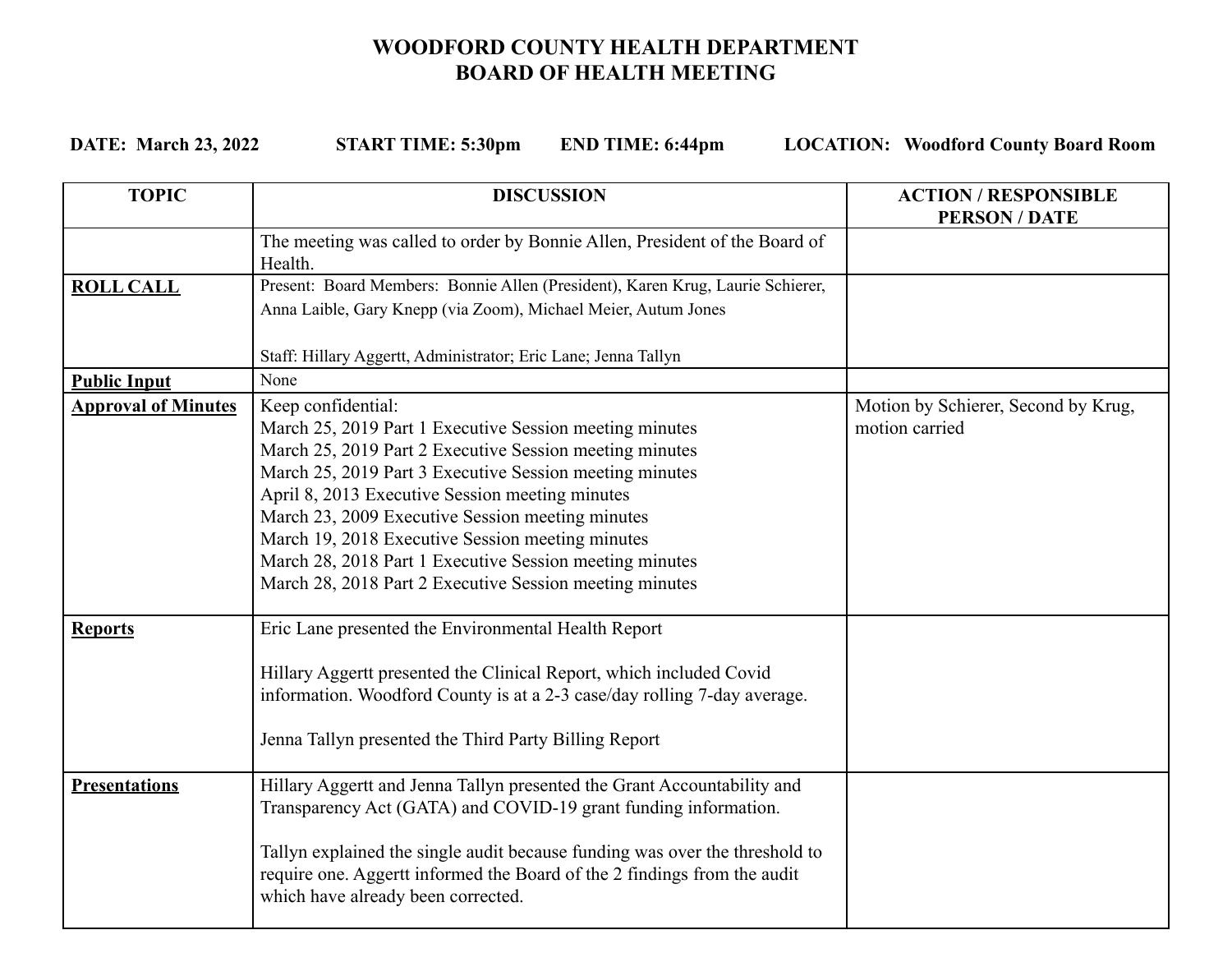|                            | Aggertt explained the timeframes for all of the Covid grants being used at<br>this time                                                                                                                                                                                                                                                                                                                                                                                                                                                 |                                                                                          |
|----------------------------|-----------------------------------------------------------------------------------------------------------------------------------------------------------------------------------------------------------------------------------------------------------------------------------------------------------------------------------------------------------------------------------------------------------------------------------------------------------------------------------------------------------------------------------------|------------------------------------------------------------------------------------------|
| <b>Financial Report</b>    | Monthly Financial Bills/Bills Paid in Vacation                                                                                                                                                                                                                                                                                                                                                                                                                                                                                          | Motion by Krug, Second by Jones,<br>motion carried                                       |
| <b>Unfinished Business</b> | Proposed: Increase to Stephanie Wurmnest hourly rate to cover FMLA<br>Hillary Aggertt requested her increase match the increase given to Eric Lane<br>when she was on FMLA at 27% of her current pay, which would be a<br>\$421.63 stipend                                                                                                                                                                                                                                                                                              | Motion by Meier, Second by Krug,<br>motion carried                                       |
|                            | Proposed: Cleaning Bids<br>Two bids were presented: one from a local company, Mad Dog, and one from<br>a company in Georgia, Pro Clean, who's looking to expand into other states.<br>Jenna Tallyn reviewed current client recommendations for both companies.<br>Mad Dog currently has a contract with the County. The Board expressed<br>concerns over being the first client in a new state that has yet to be set up.<br>Discussion: Personnel Policy Manual<br>Hillary Aggertt and Bonnie Allen are continuing to work with the HR | Motion by Schierer to accept the Mad<br>Dog contract, Second by Jones, motion<br>carried |
|                            | Attorneys, Greg Minger, and Chuck Nagel regarding this                                                                                                                                                                                                                                                                                                                                                                                                                                                                                  |                                                                                          |
| <b>New Business</b>        | Hillary Aggertt presented the Administration Report.                                                                                                                                                                                                                                                                                                                                                                                                                                                                                    | Motion by Laible, Second by Schierer,<br>motion carried                                  |
|                            | Proposed: Transitioning Contact Tracing Staff to assist with IPLAN                                                                                                                                                                                                                                                                                                                                                                                                                                                                      | Motion by Schierer, Second by Meier,<br>motion carried                                   |
|                            | Proposed:<br>New Personnel Policy 614: Americans with Disability Act<br>Policy #114 Equipment/Inventory Policy<br>Policy #115 Capitalization/Depreciation Policy                                                                                                                                                                                                                                                                                                                                                                        | Motion by Jones, Second by Laible,<br>motion carried                                     |
|                            | Proposed: Upgrading WCHD Lighting from fluorescent to LED through<br>Ameren's cost savings program.                                                                                                                                                                                                                                                                                                                                                                                                                                     | Motion by Krug, Second by Laible,<br>motion carried                                      |